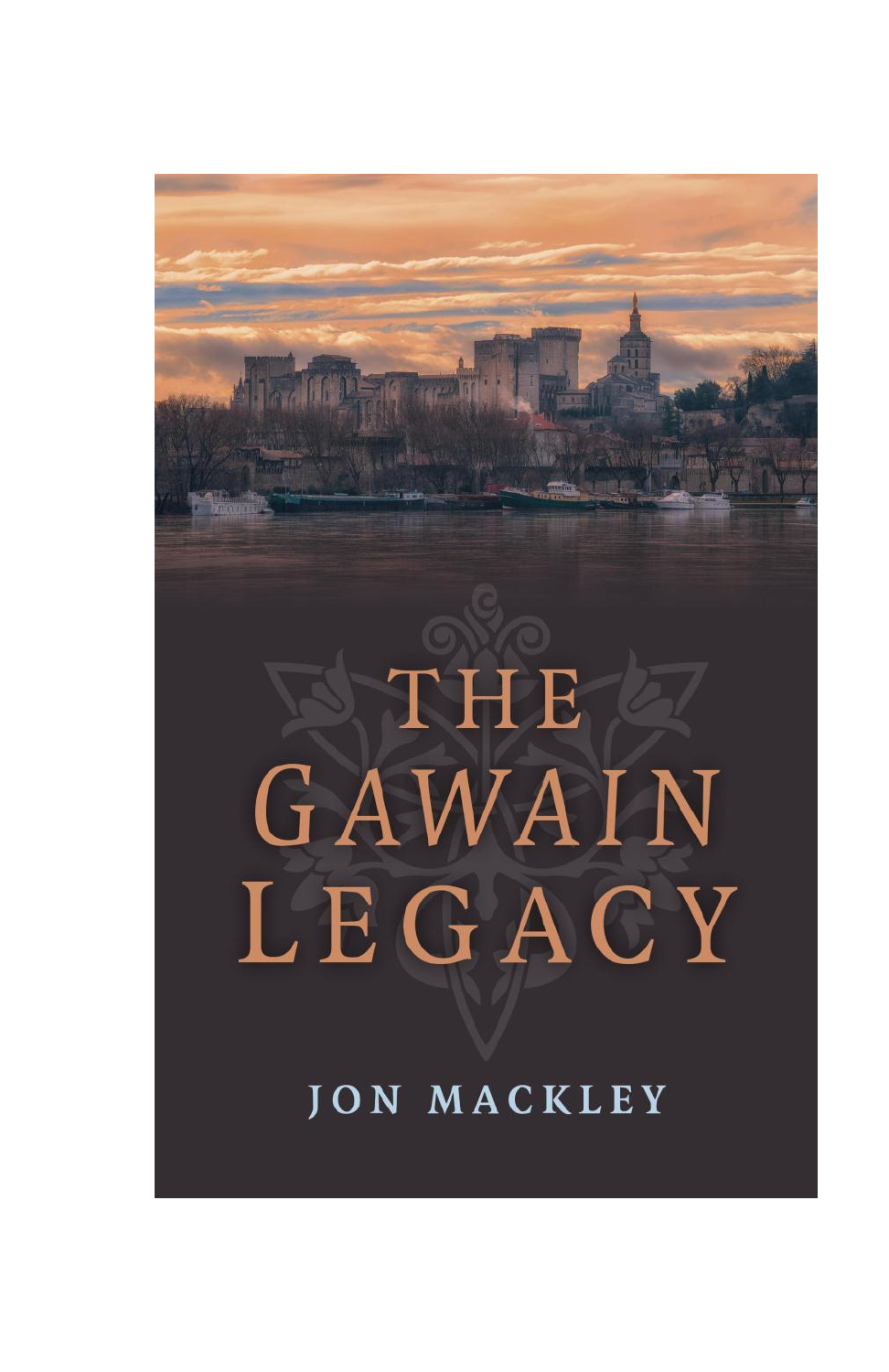## The *Gawain*  Legacy

JON MACKLEY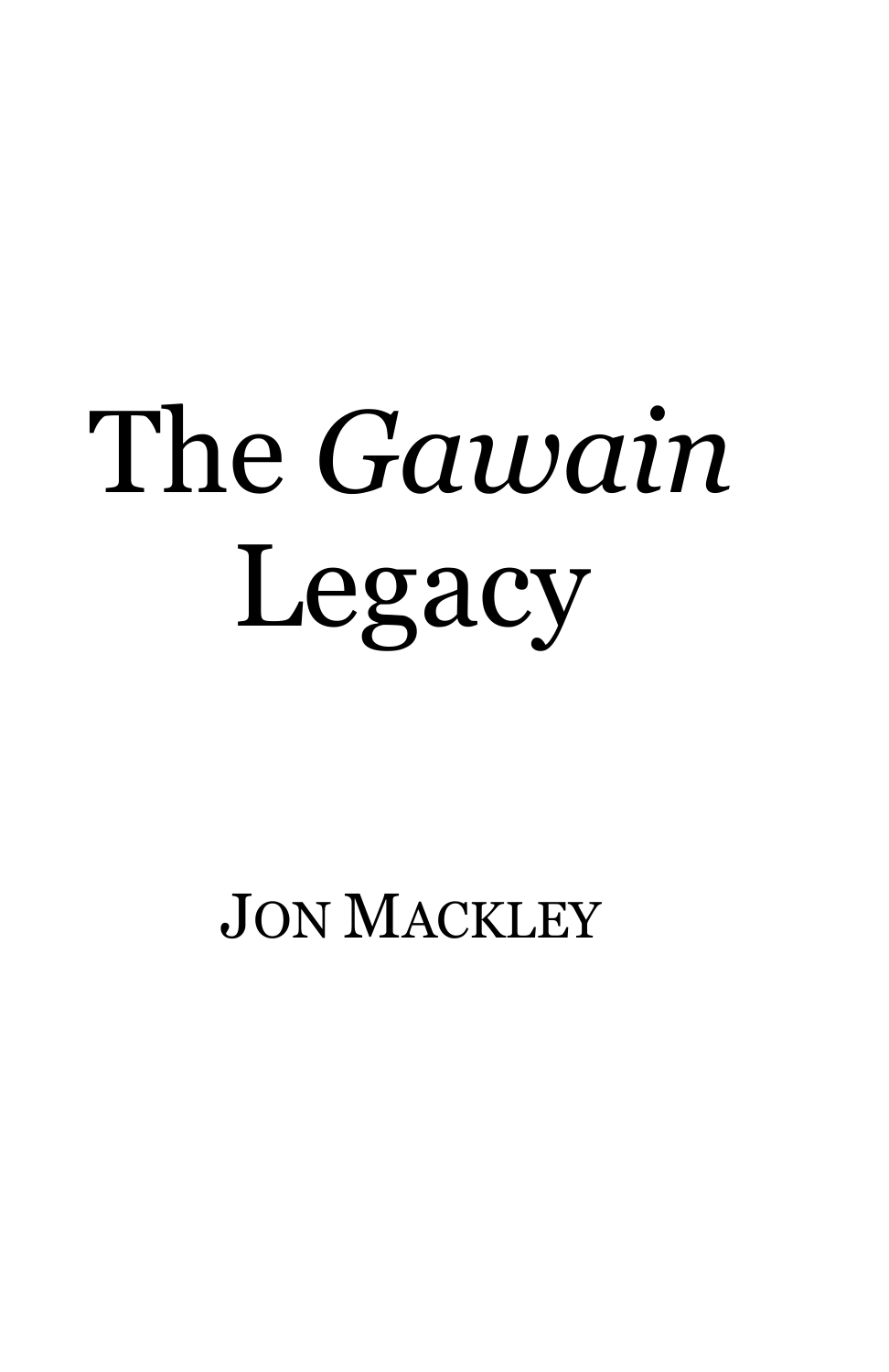

First published by Cosmic Egg Books, 2014 Cosmic Egg Books is an imprint of John Hunt Publishing Ltd., Laurel House, Station Approach, Alresford, Hants, SO24 9JH, UK Office1@jhpbooks.net www.johnhuntpublishing.com

ISBN: 978 1 78279 485 1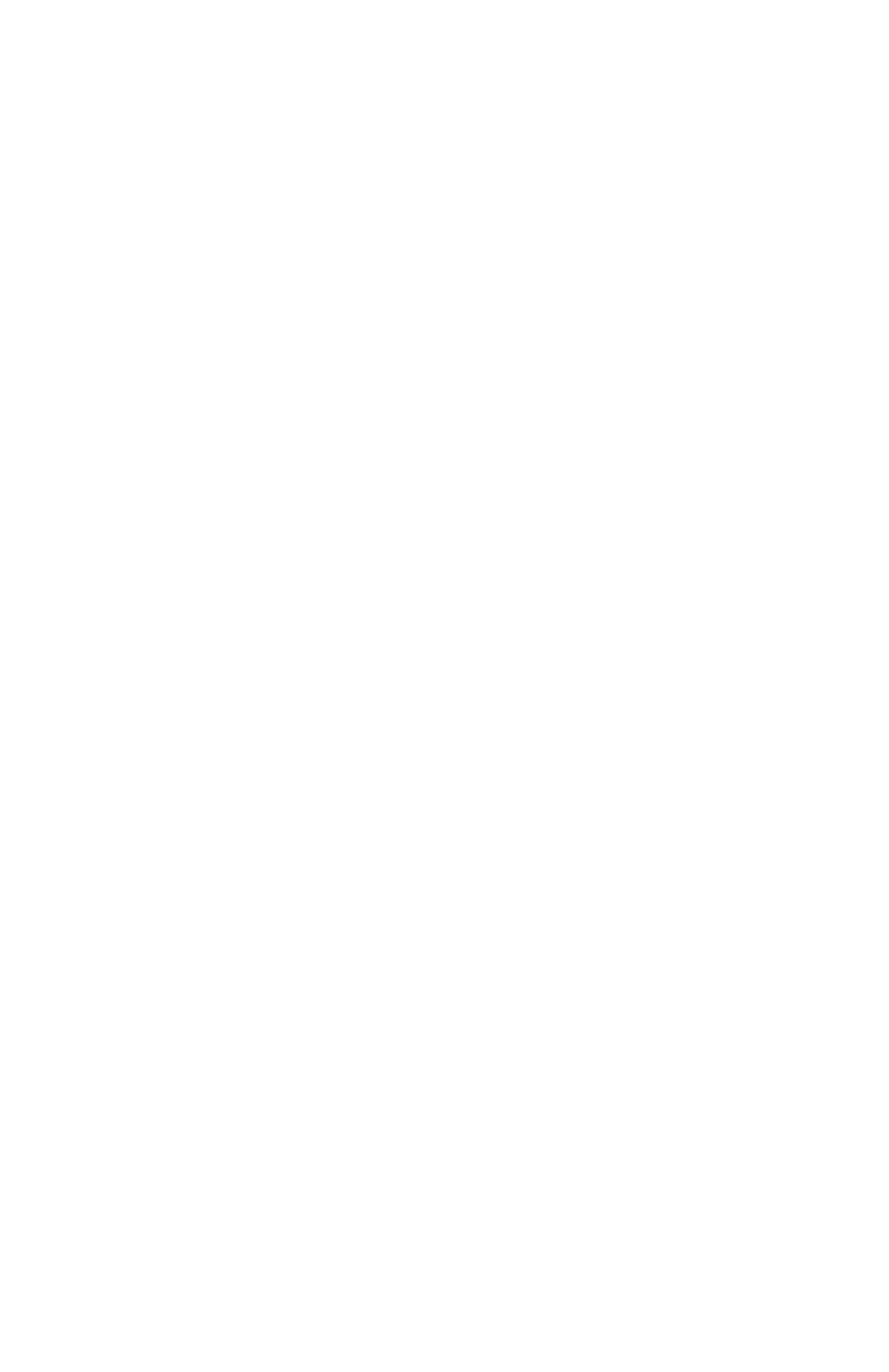For Lara, the fact that she was leaving her husband wasn't so bad as the bus being late.

The deep blue hues in the sky were fading in the east. A single wispy cloud floated above, tinted black in the January night. The morning star glittered, watching her. She dragged her coat tight around her slim frame against the chilling wind.

Distant shimmering lights led to the nearby train station. The glow seeped through the morning mist around the platform. A few figures stood waiting to catch early trains like freezing caricatures from a Lowry painting.

The painting … it had been the painting that had been the final nail in the coffin of her relationship with Michael. It seemed petty now. Even now, despite her desperation, despite her fear, her resolve had almost broken. She could still return before he woke and he would be unaware of her intentions.

But nothing would have changed except her diminishing self-esteem. He'd continue tormenting her and she might never again find the strength to leave.

She could, of course, catch a train from here. An early

1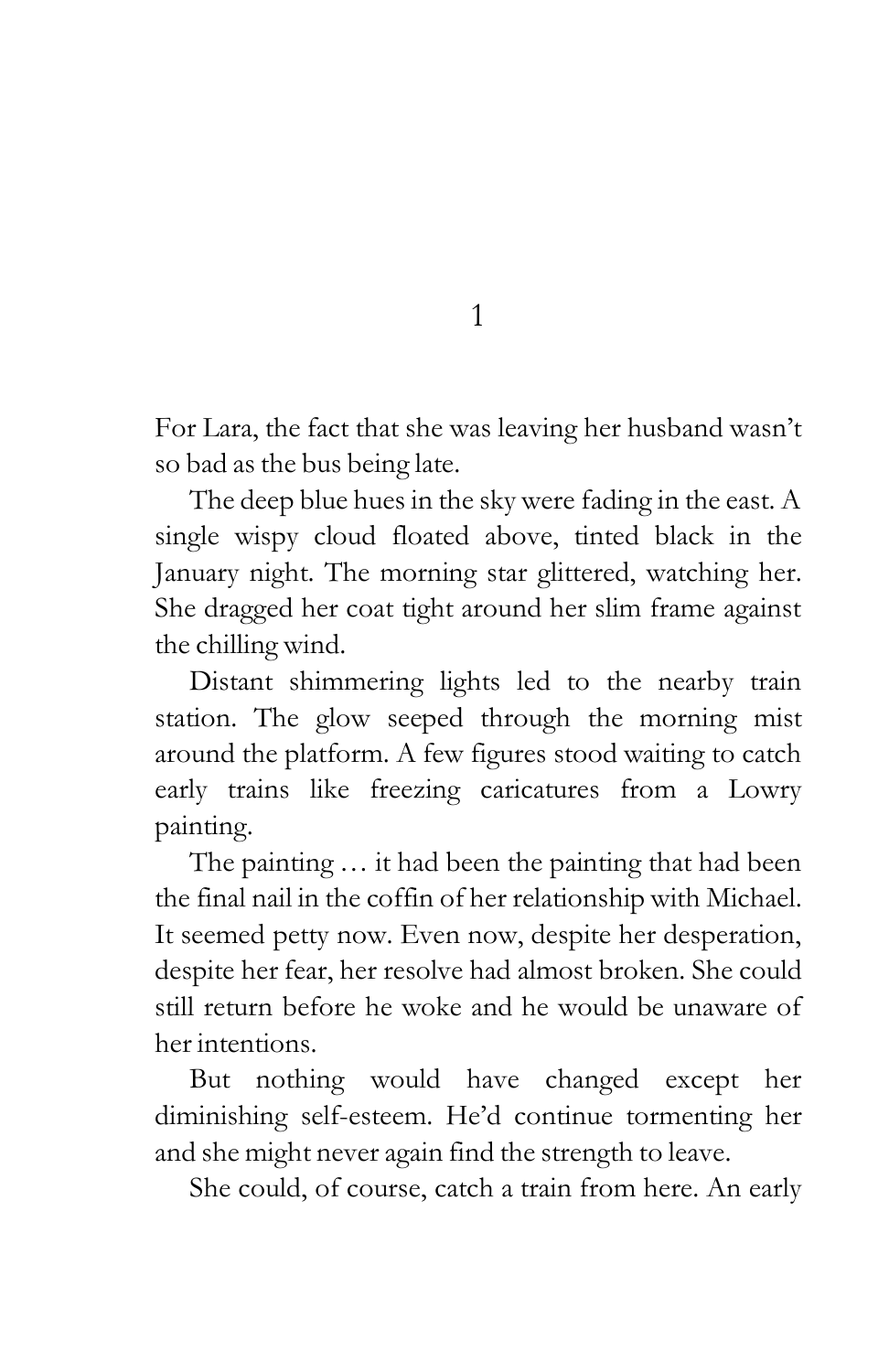commuter train would take her to Birmingham, or to London. From there she could travel to anywhere in the country; hell, she could get to Europe if she wanted.

A man walked past with a dog, which sniffed at her holdall. The owner grunted a 'good morning'. He dragged the dog away, not looking at her.

The light bleeding across the sky had eclipsed the morning star; the clouds were tinged with salmon. The concealing darkness was exposing her to the terrors of the day.

She stared at the Lowry caricatures again, wondering if they could see her, as she saw them. She should have taken off her glasses before she started, then she wouldn't have known about them: blissfully ignorant in blindness.

She removed the glasses, carefully folding the arms down. She could see clearly enough without them, but in this half-light, distant things became blurred.

*If eyes are the windows to the soul, I don't want anyone looking into mine.*

Without her glasses, the world blended into an anonymous blur of colours. She only needed the glasses for driving and reading, but tiredness had enveloped her and the world faded away to a hazy nothingness.

*If I ever leave my husband again, I'll go when I'm less tired.*

But there wouldn't be a next time, she thought, unconsciously crossing her fingers. Standing here, waiting for the bus, marked the end of that relationship. And all the time, her father's quotation from *Twelfth Night* on the day she had announced her engagement, rang in her mind: *Many a good hanging prevents a bad marriage*. Had he seen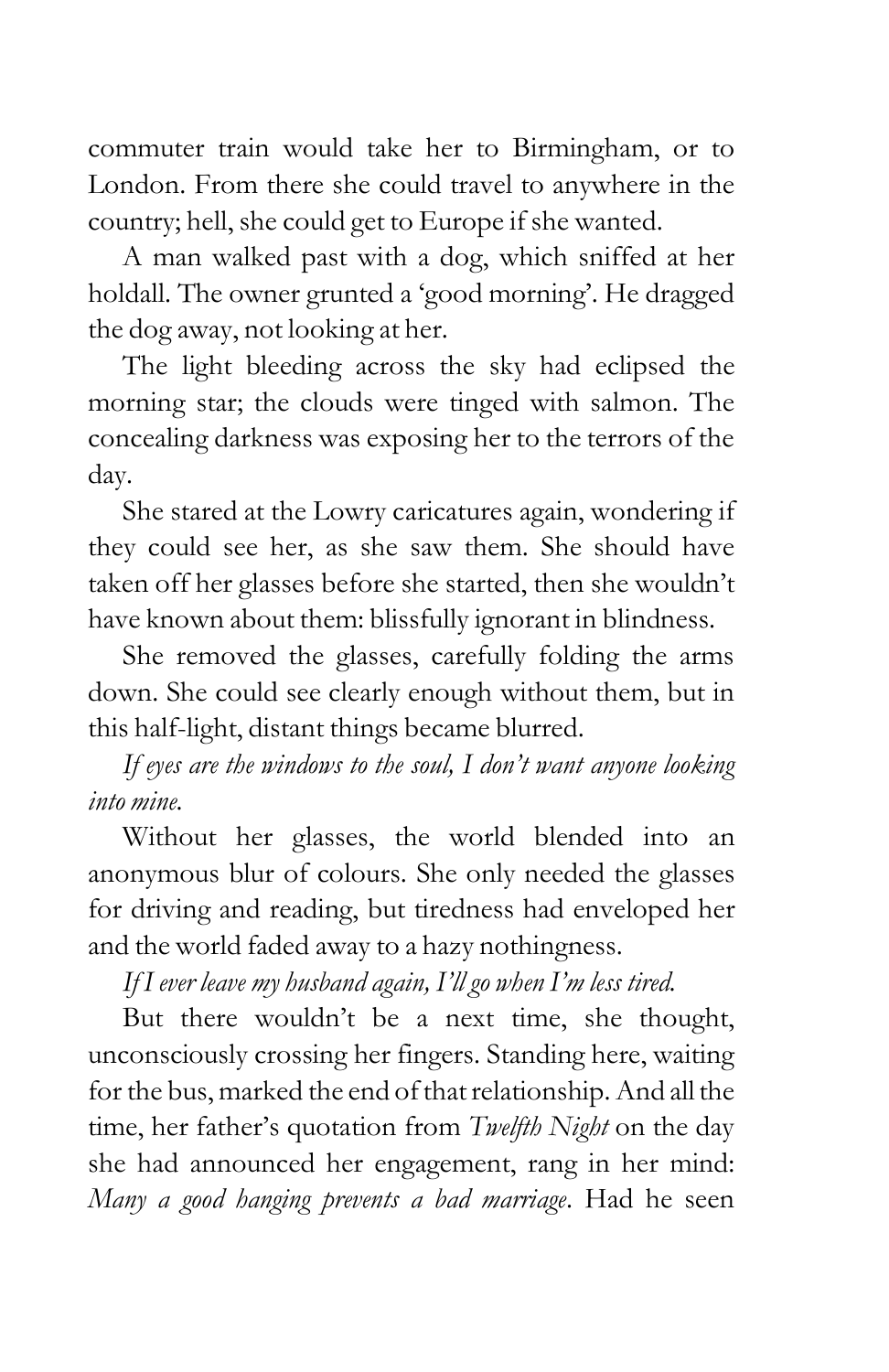something wrong in their relationship when she had been blinded by love?

*And it wasn't even a* nice *painting*, she reminded herself. But Michael had decided that it suited the bedroom wall and, because Michael was always right, it had gone up. Six months later, it had fallen down again. Gravity had chosen five o'clock in the morning to remove the painting from its seat of glory. The ensuing argument had forced her to the end of her tether: Michael had found a way of making it her fault. Already, she had been unconsciously planning her escape. Now, less than twenty-four hours later, she had walked out. Her heart had hardened, even though she was still brushing tears away.

And even though she was devastated by grief because everything had ended, and she was crushed by the uncertainty of the future, there was another, stronger, overwhelming emotion.

*Relief.*

She glanced over her shoulder. The rising sun paled in the mist. Even without her glasses she recognised the familiar landmarks of 'home': the river Welland and the bridge, the wooden archway of the George, the yellow limestone and timber-framed buildings. She needed to leave them all behind her now.

Shivering, she realised her teeth were gritted. She tapped her foot in irritation, praying that the bus would arrive soon.

She looked back at the train station. Her first awareness that something was wrong was pure instinct. It was the same pervading fear that ate into her gut when she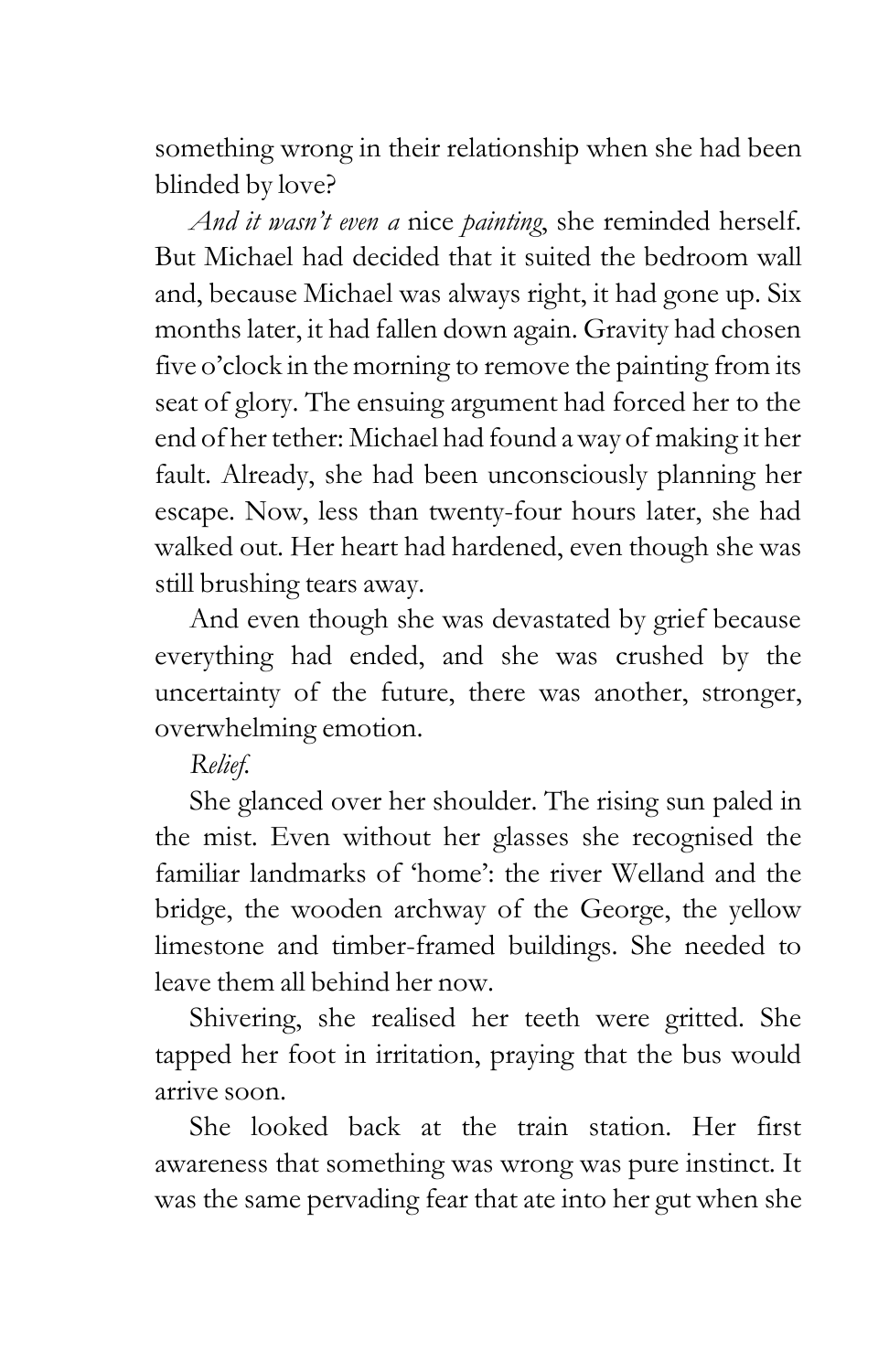heard the key scraping in the lock as Michael came home from work. The sensation was so familiar that, at first, she thought he had found her, that he had woken early, found her note and had come to drag her back.

A movement, almost imperceptible.

She put her glasses on again and looked down the bank, past the discarded shopping trolleys, to the train lines.

Swathed by the morning mist, she saw a figure standing, Christ-like, arms outstretched, his overcoat hanging loose around him. Standing on one of the sleepers between the silver of the railway lines.

As she watched, he kneeled down, his arms suspended in a parody of the Crucifixion: resigned to his fate.

The mist had almost swallowed him. In the distance – a mere pinprick in the curtain of the night – she saw the light of the oncoming train. The Jesus character had worked out that this train wouldn't stop, wouldn't even slow down for the platform. And there was no way that the driver would see him in time, even if she could.

Another movement. Further down the lines, in the path that the train would take, she saw lights in the distance, torch beams spearing the mist. Dogs barked. Her mind tried to connect the images: man running away from men with dogs. Did he hope that the train would get him before the dogs did?

She wasn't usually blessed with a vivid imagination, but her mind was saturated by the image of a body after impact. Very messy.

The train continued: a weapon of suicide.

She wasn't aware of moving, didn't know where the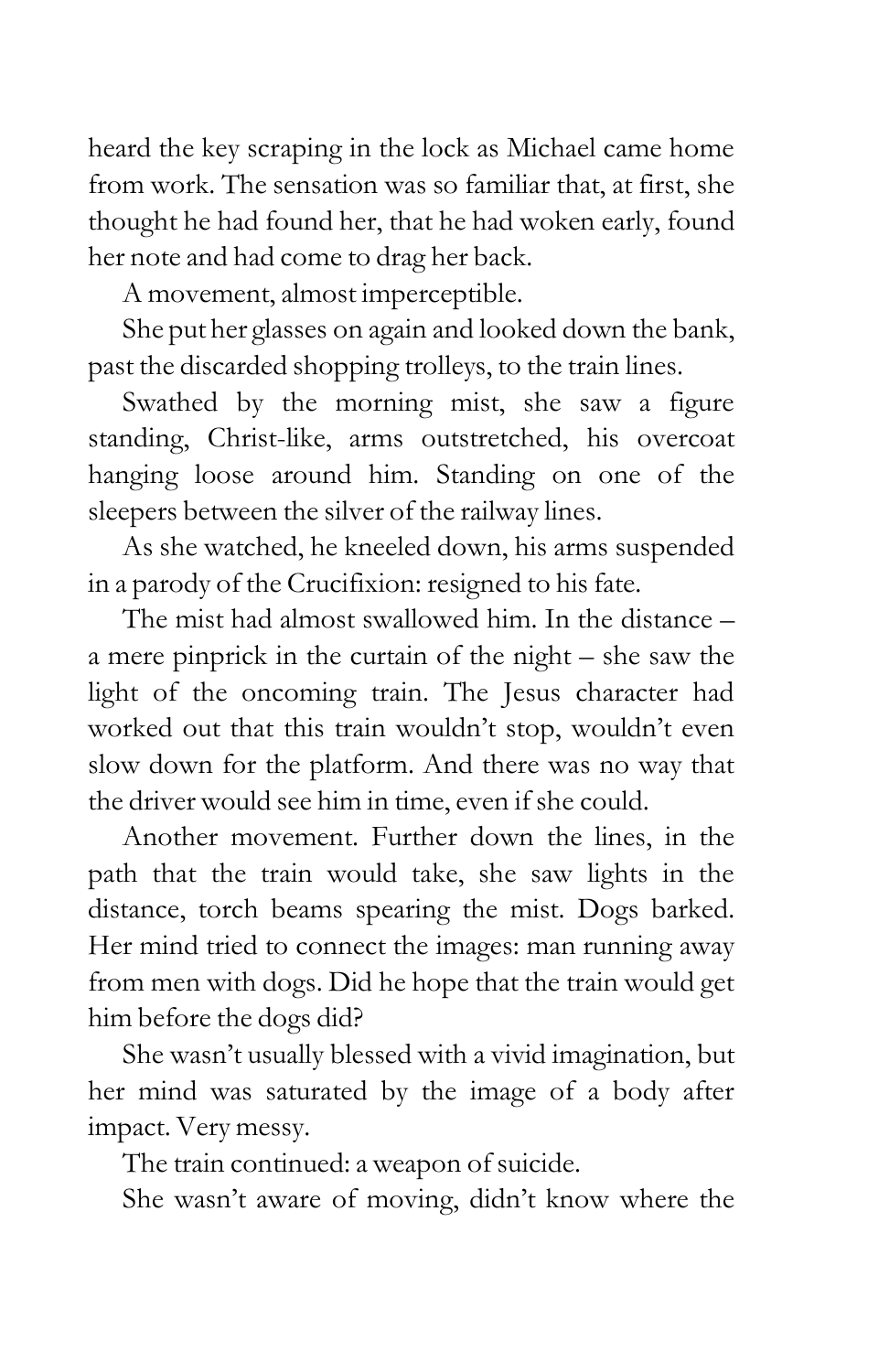reserves of strength came from. It was like watching someone else when she hauled her bag over the iron railings. A myriad of thoughts struck her, the most forceful was a chiding voice inside her head: *It's better to try and fail than to not try at all and live with the consequences.*

Then she was lifting herself on to the railings. Her holdall rolled away down the embankment. She shuddered. If she fell, she could tumble uncontrolled down the side of the bank, perhaps skewering herself on the debris waiting at the bottom like a crocodile's teeth.

She heard the hum of the train on the lines; the sound of the engine was carried by the light breeze. She let go of the railings and slipped down the bank, scrabbling for grasses and roots. She landed down alongside her bag.

The rattling train drew closer. The light pierced the darkness and behind her, torch lights swung closer.

She ran across the train tracks, tripping, stumbling, but caught herself before she fell.

The Jesus character was standing in front of her, a shade among a multitude of shadows.

Her body no longer responded to rational thought. She was either going to help him or join him.

She tripped again, then ran, finding a rhythm to avoid obstructions in her path. The train bore down on her like a predator alighting on its prey. It was on top of her.

She wasn't going to reach the man in time.

The screams of the train were deafening, like standing in the heart of a volcano. Lights blazed. Ozone burned. Suddenly, adrenalin surged through her, filling her with inhuman strength.